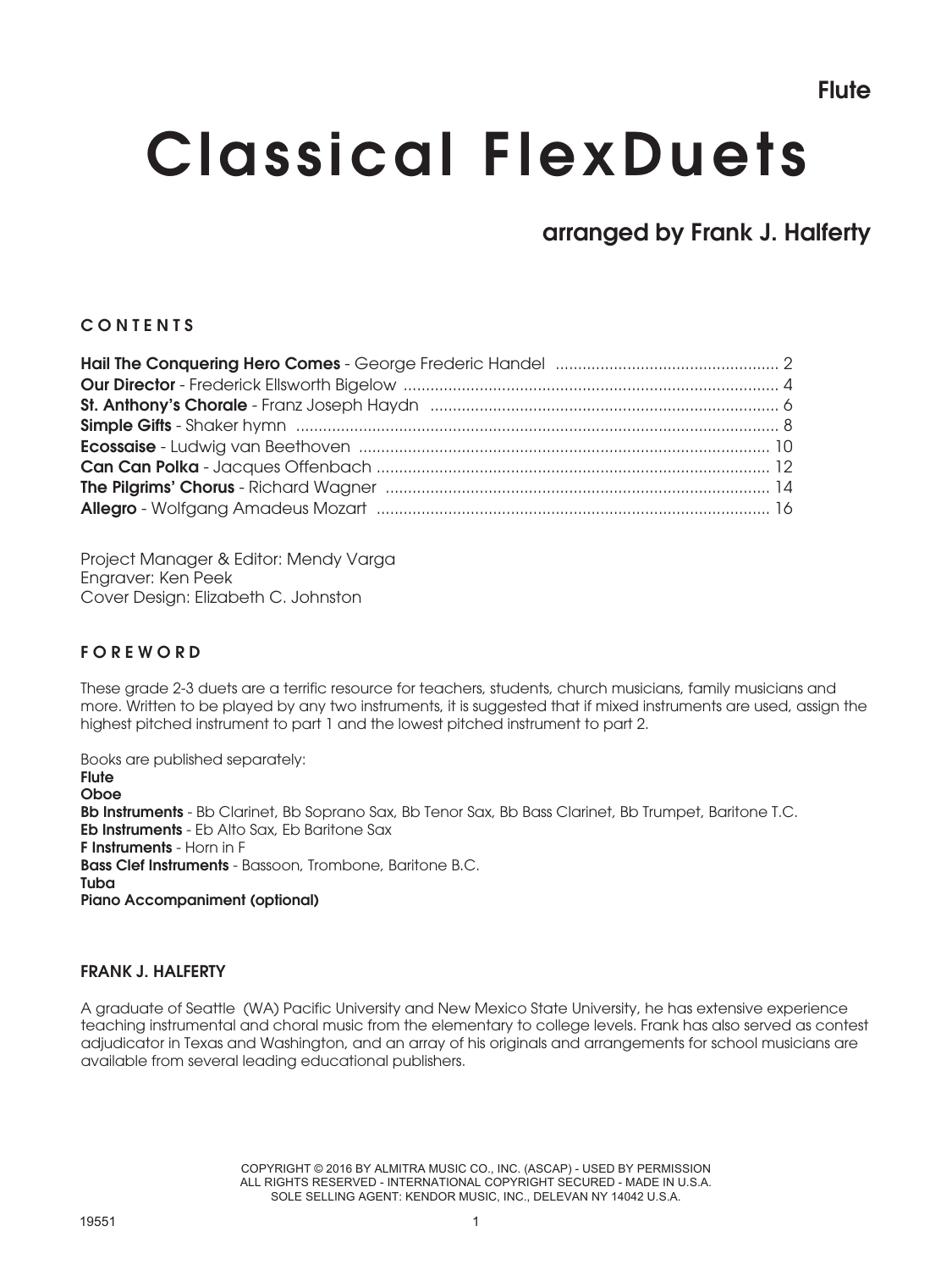## **Hail The Conquering Hero Comes** duration 1:40 **(from Judas Maccabeus)**

**by George Frederic Handel** *arranged by Frank J. Halferty*







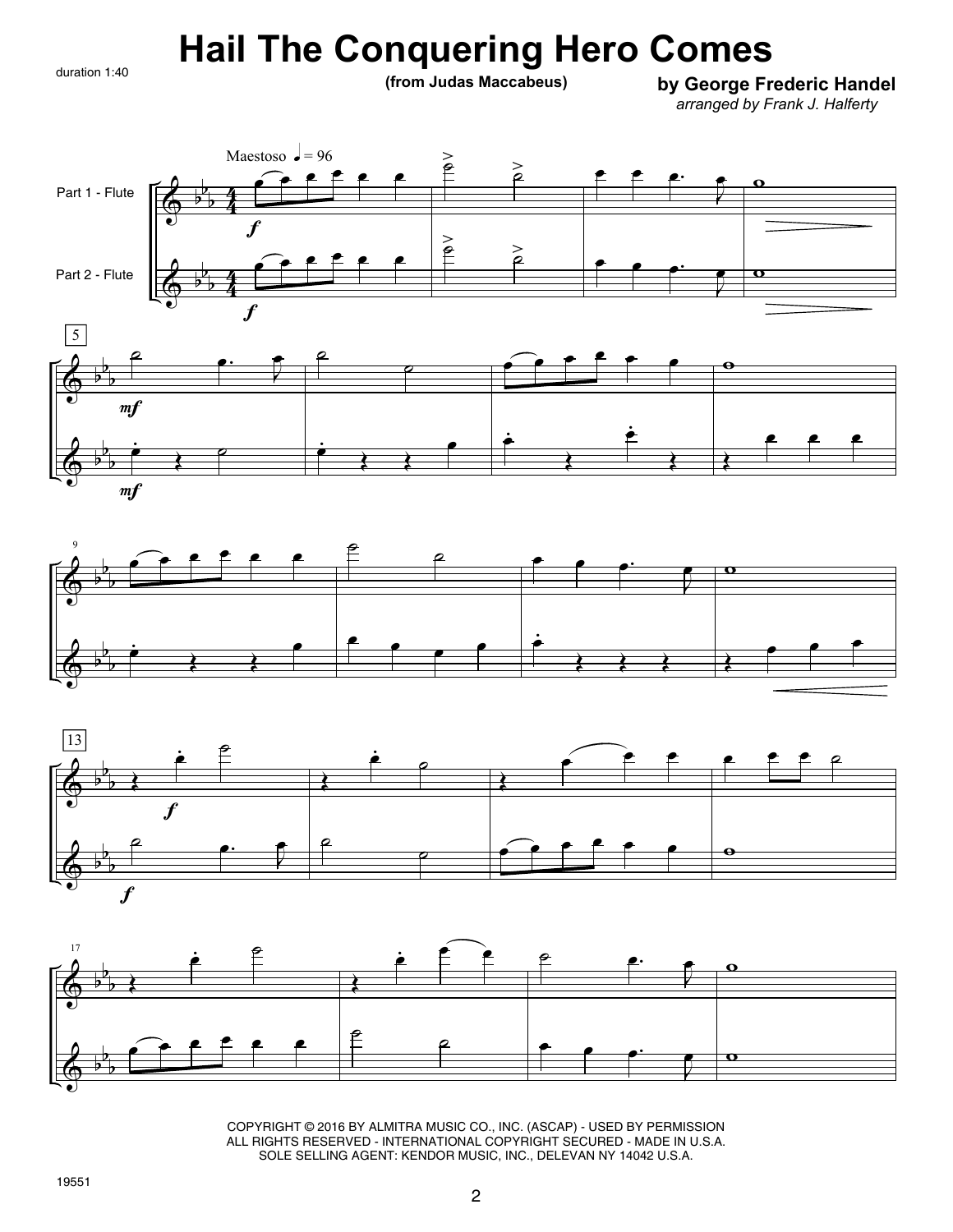







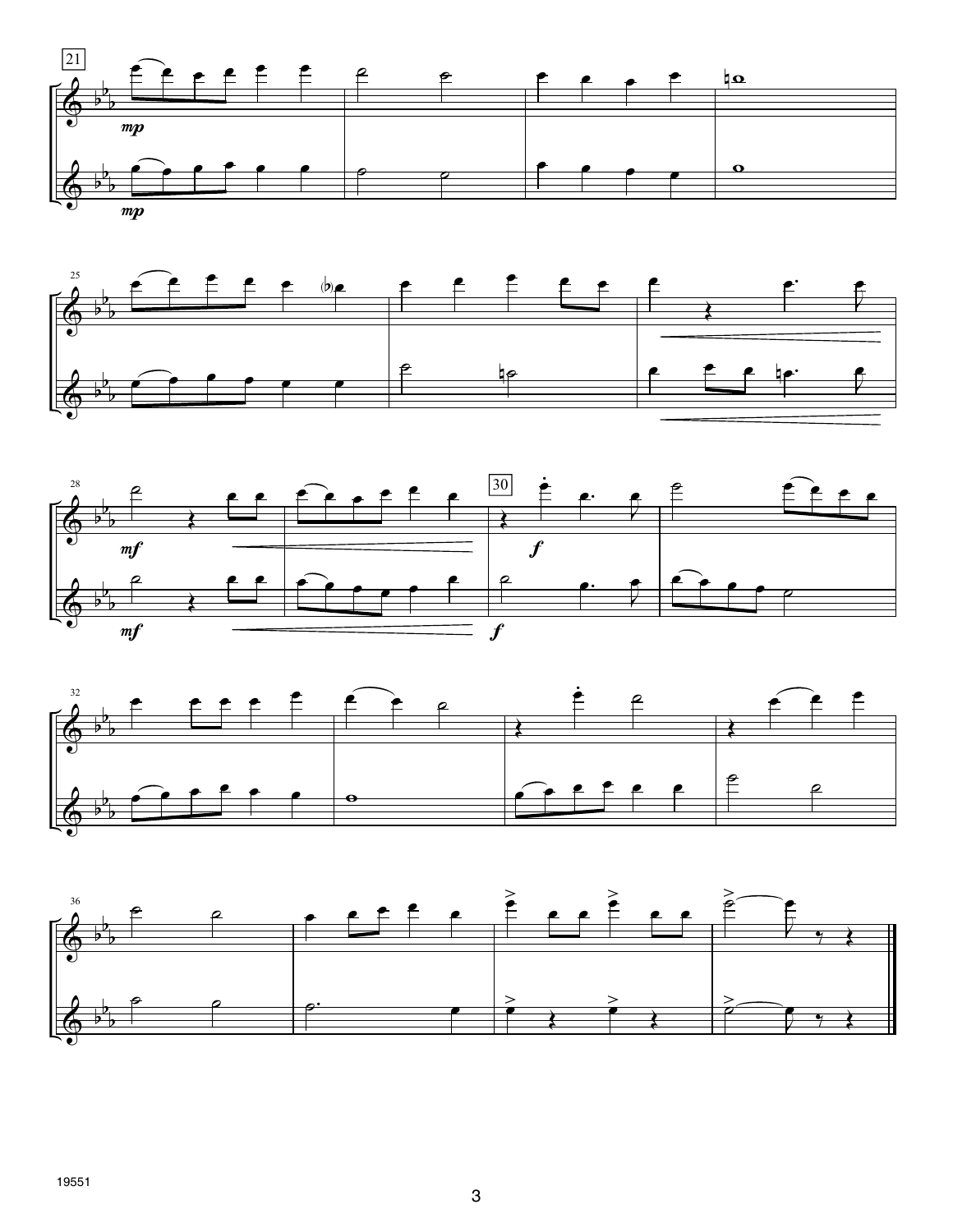### **Our Director by Frederick Ellsworth Bigelow (Trio)**









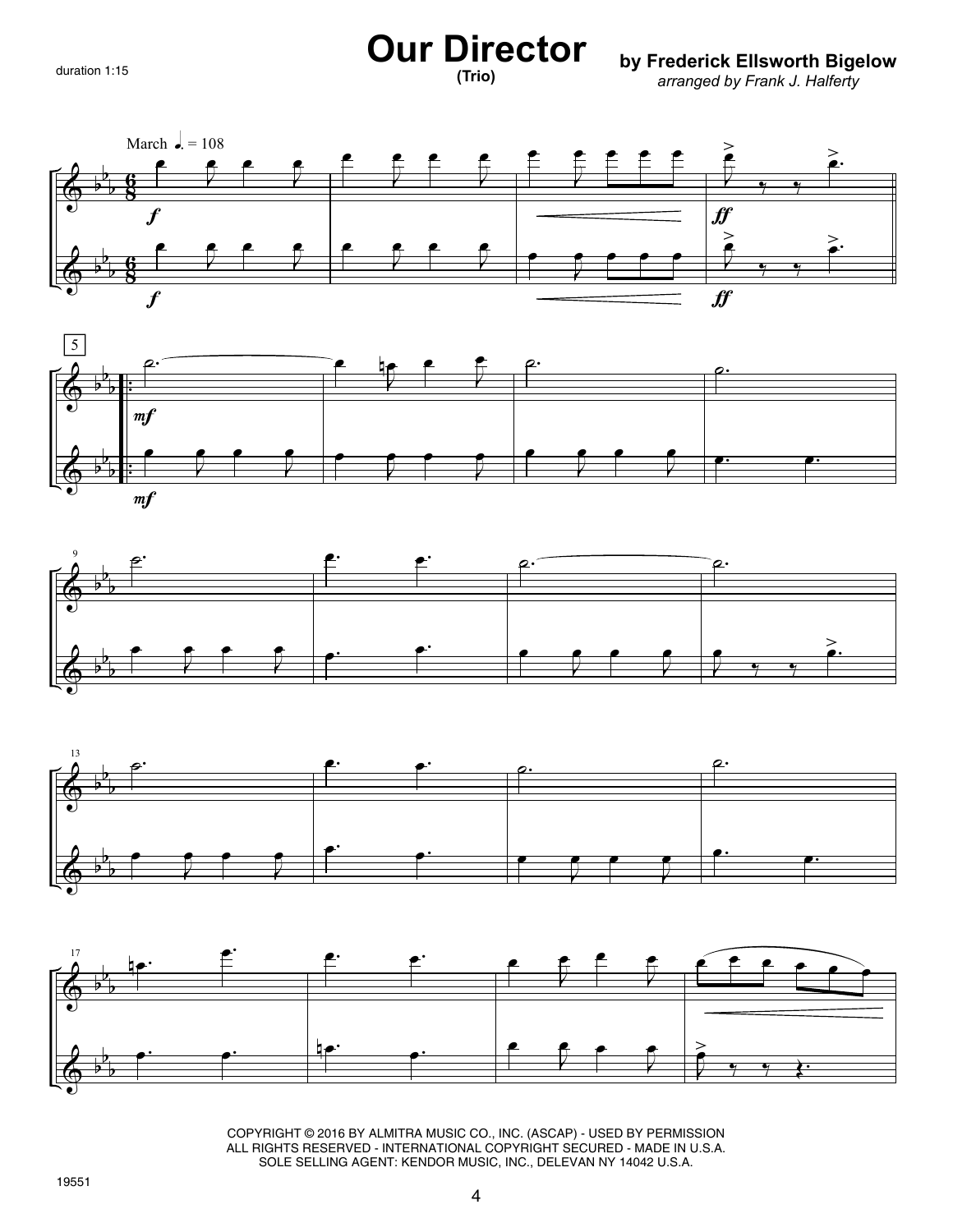





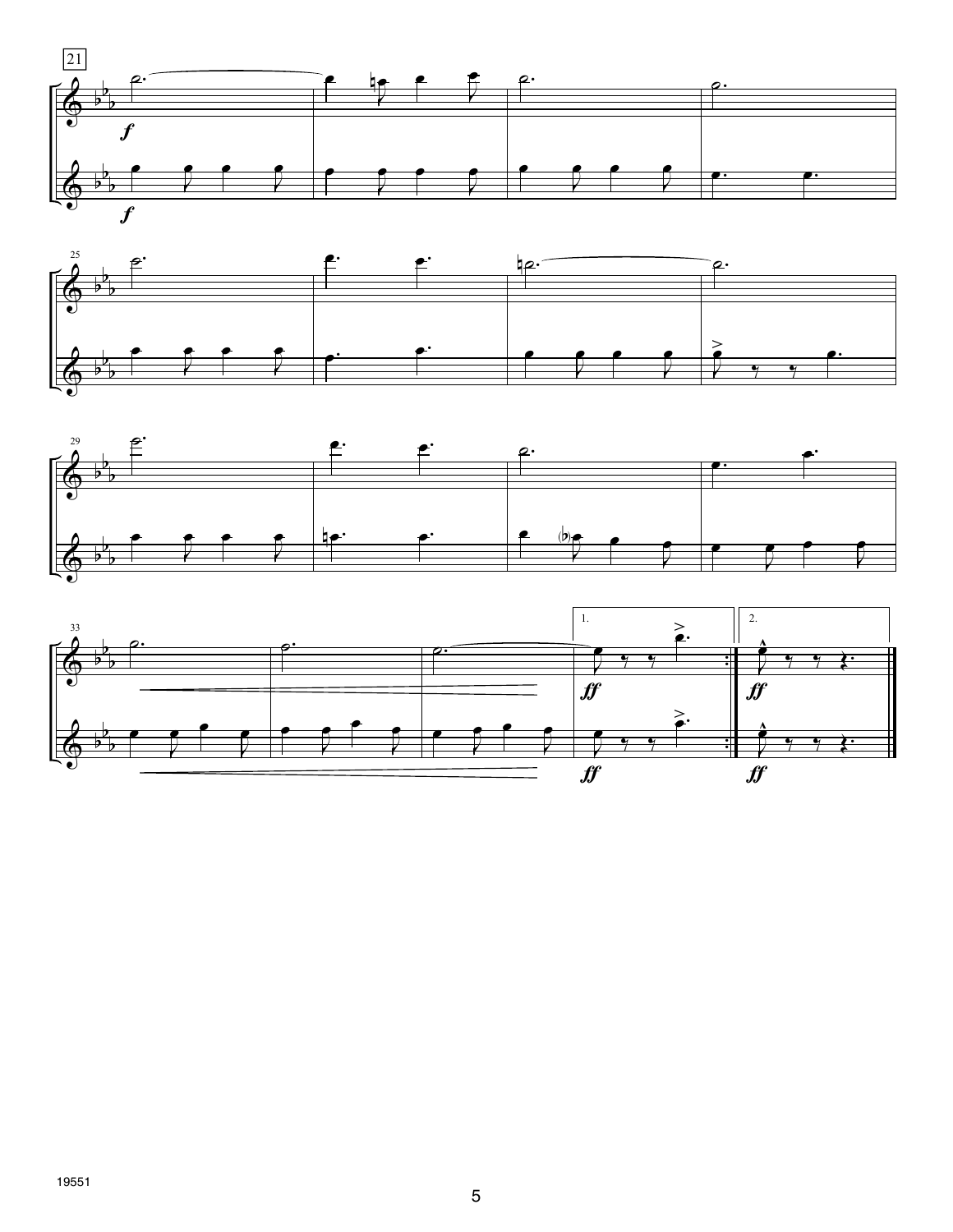duration 1:50

# **St. Anthony's Chorale by Franz Joseph Haydn**

*arranged by Frank J. Halferty*









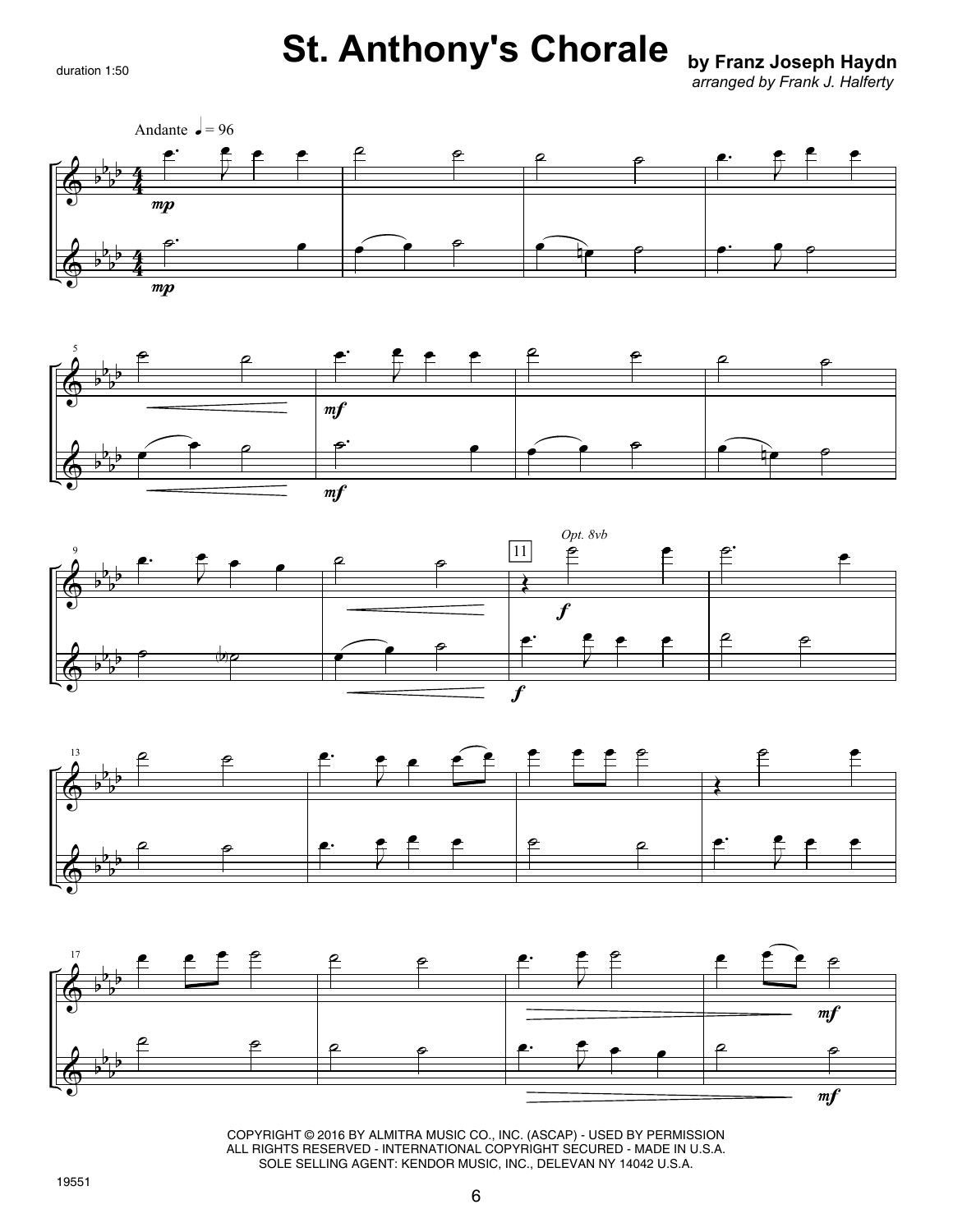









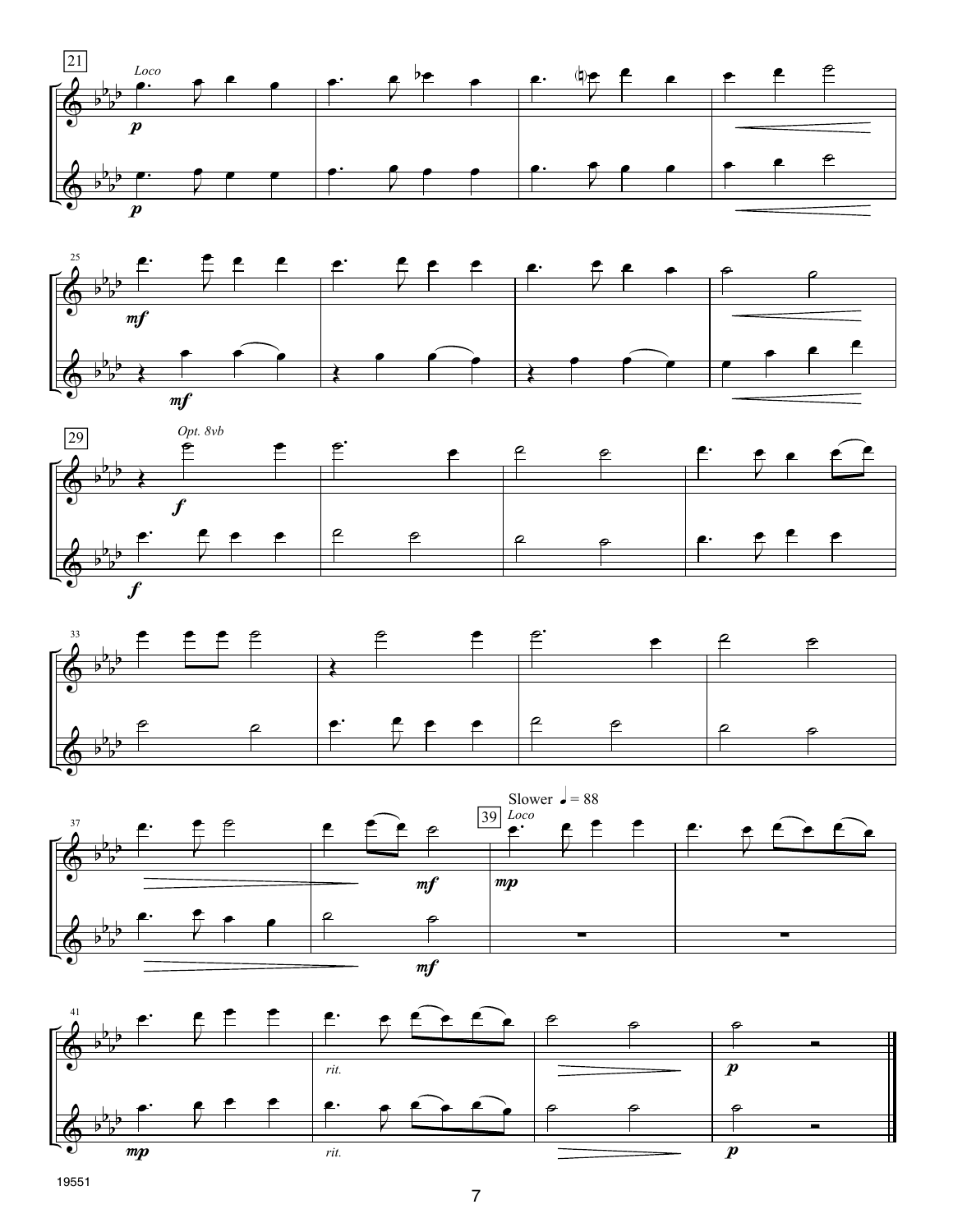# **Simple Gifts** Shaker hymn

*arranged by Frank J. Halferty*











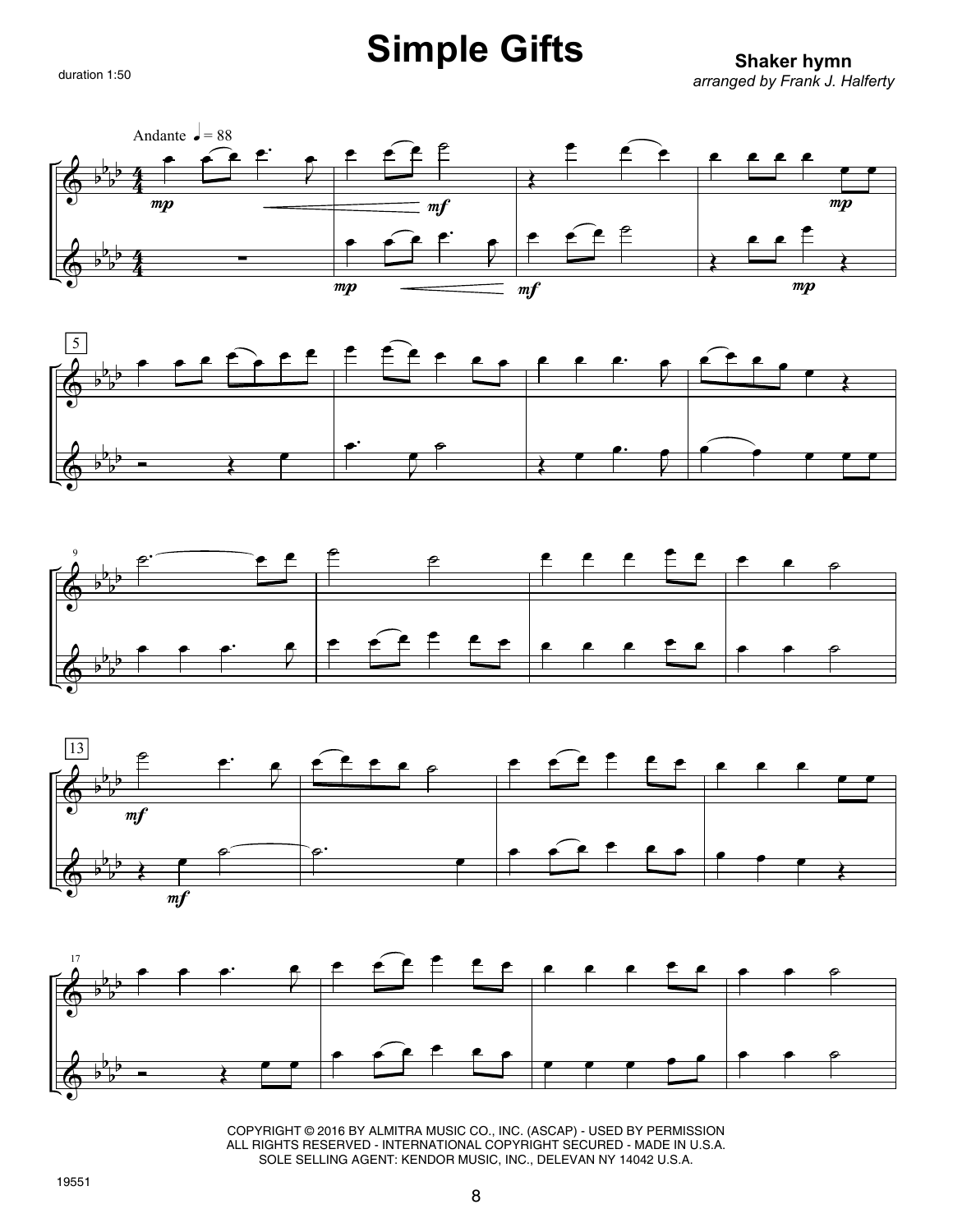







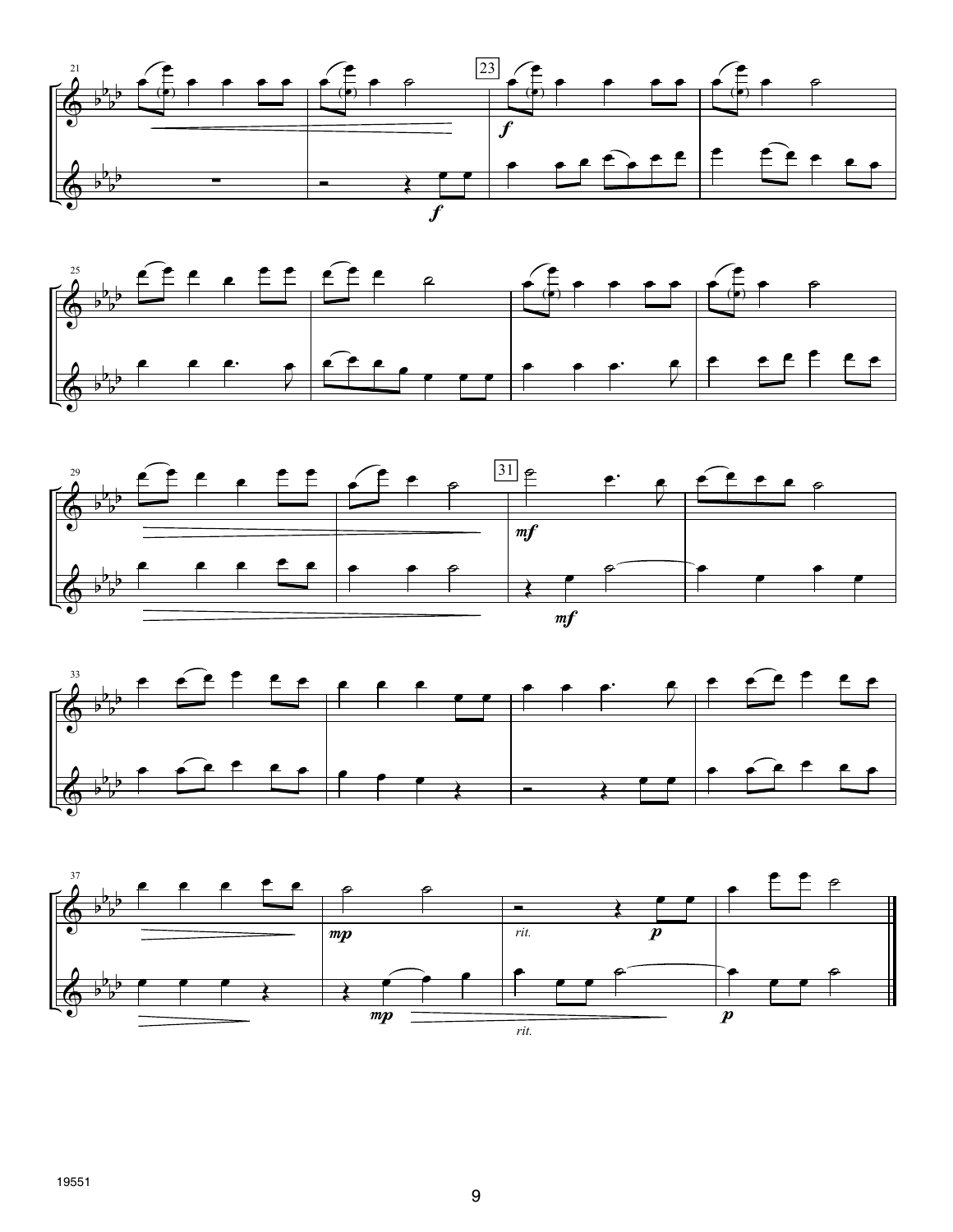duration ca. 1:00

## **Ecossaise**

**by Ludwig van Beethoven** *arranged by Frank J. Halferty*









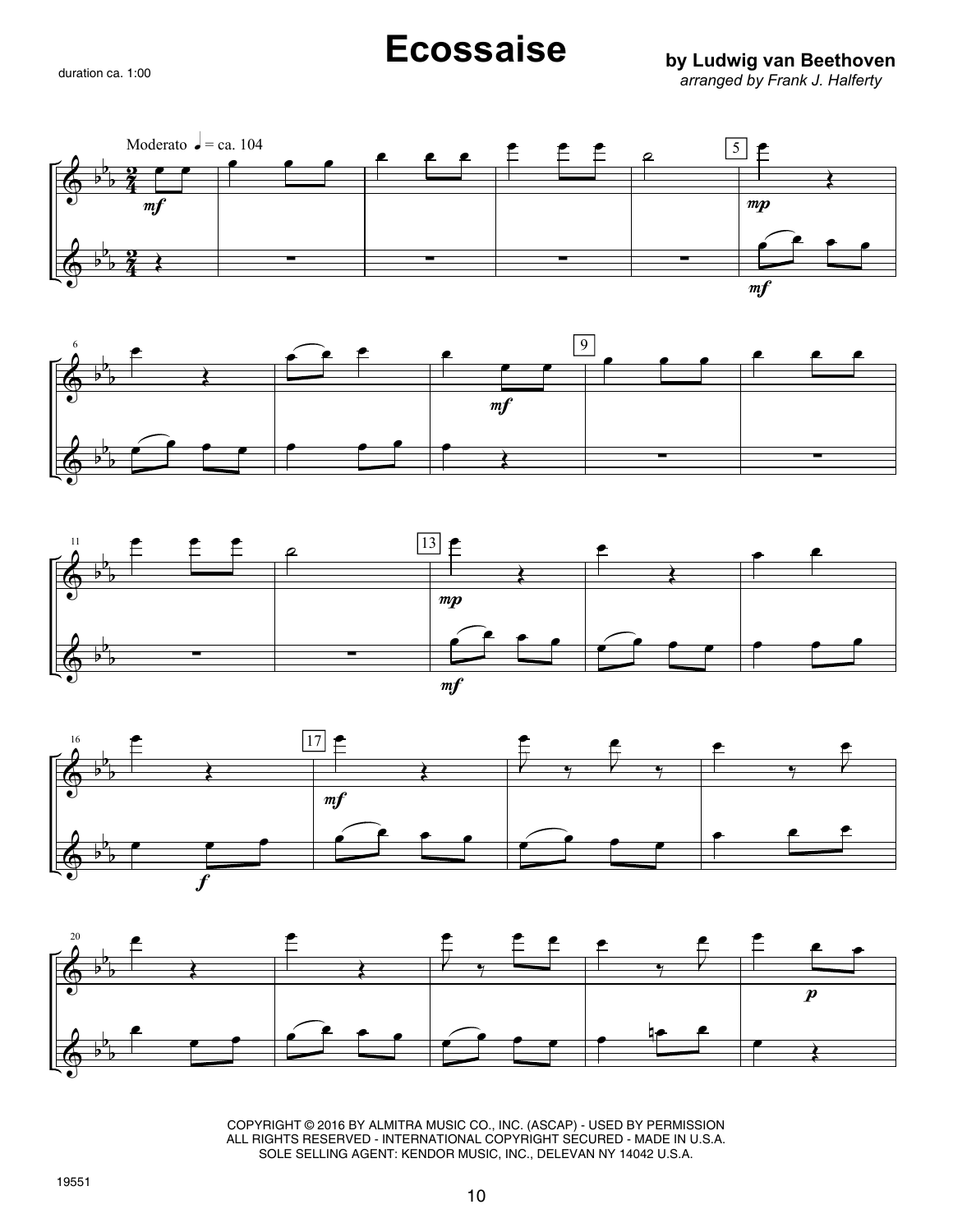









19551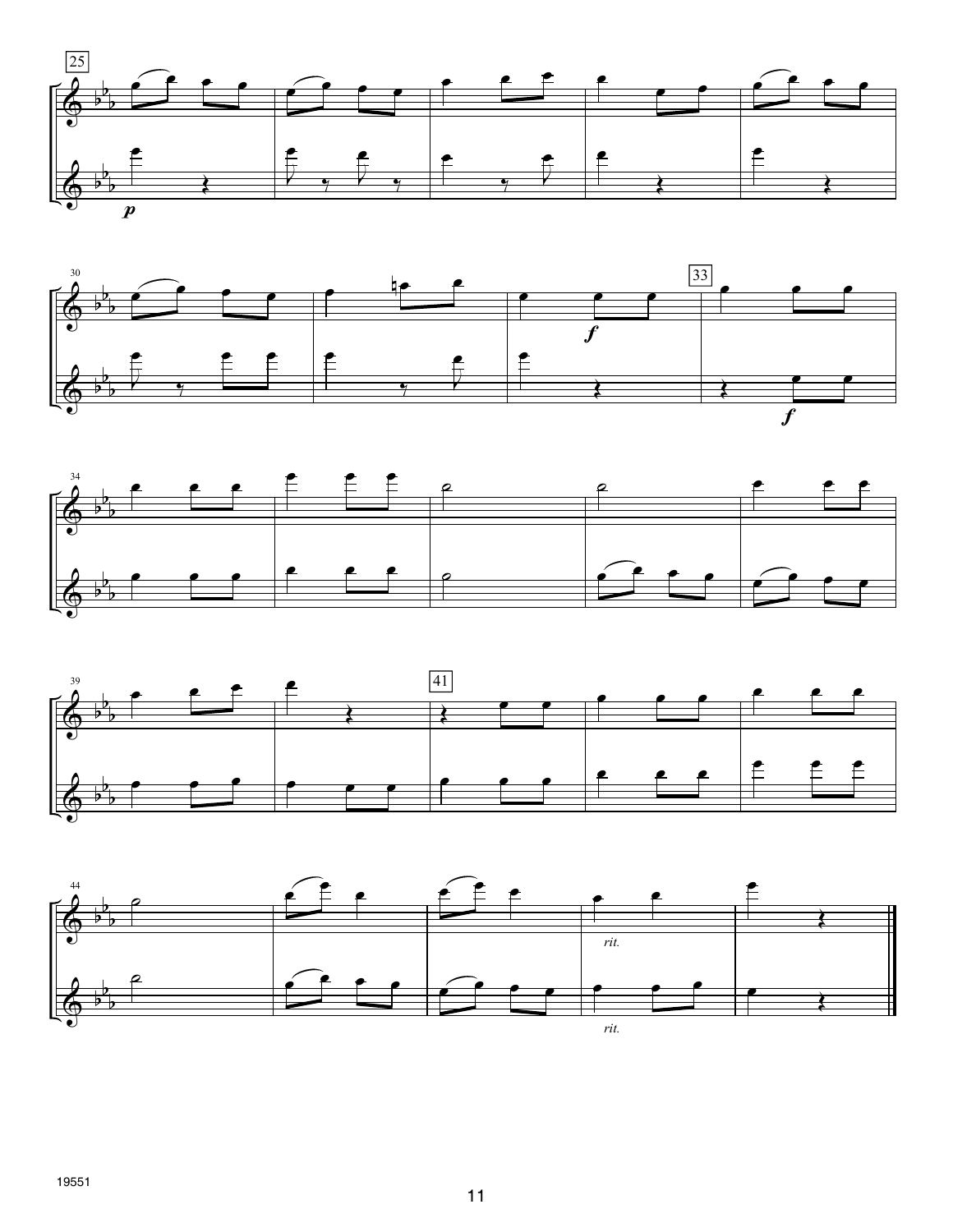**Can Can Polka by Jacques Offenbach (from Gaîté Parisienne)**

*arranged by Frank J. Halferty*











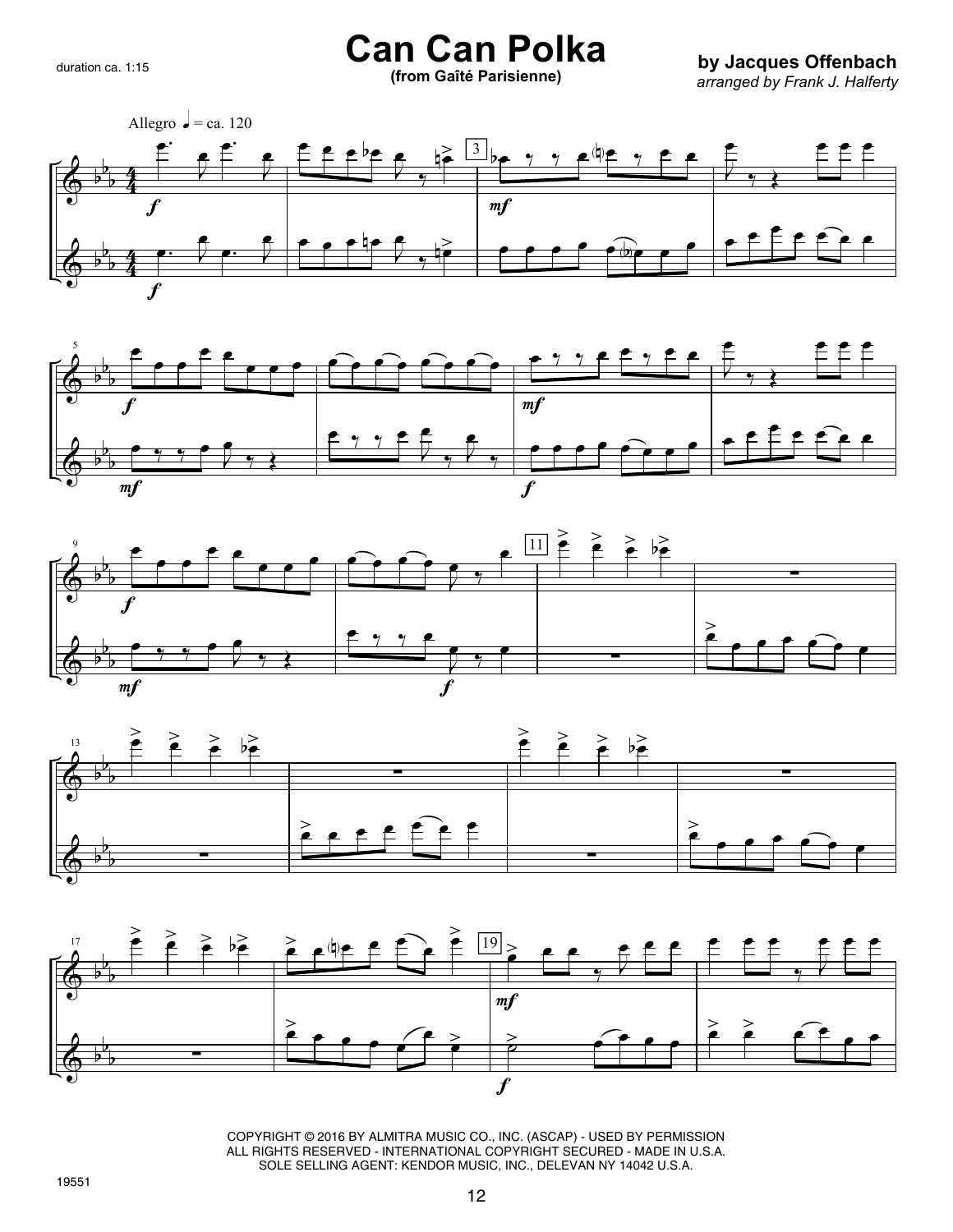







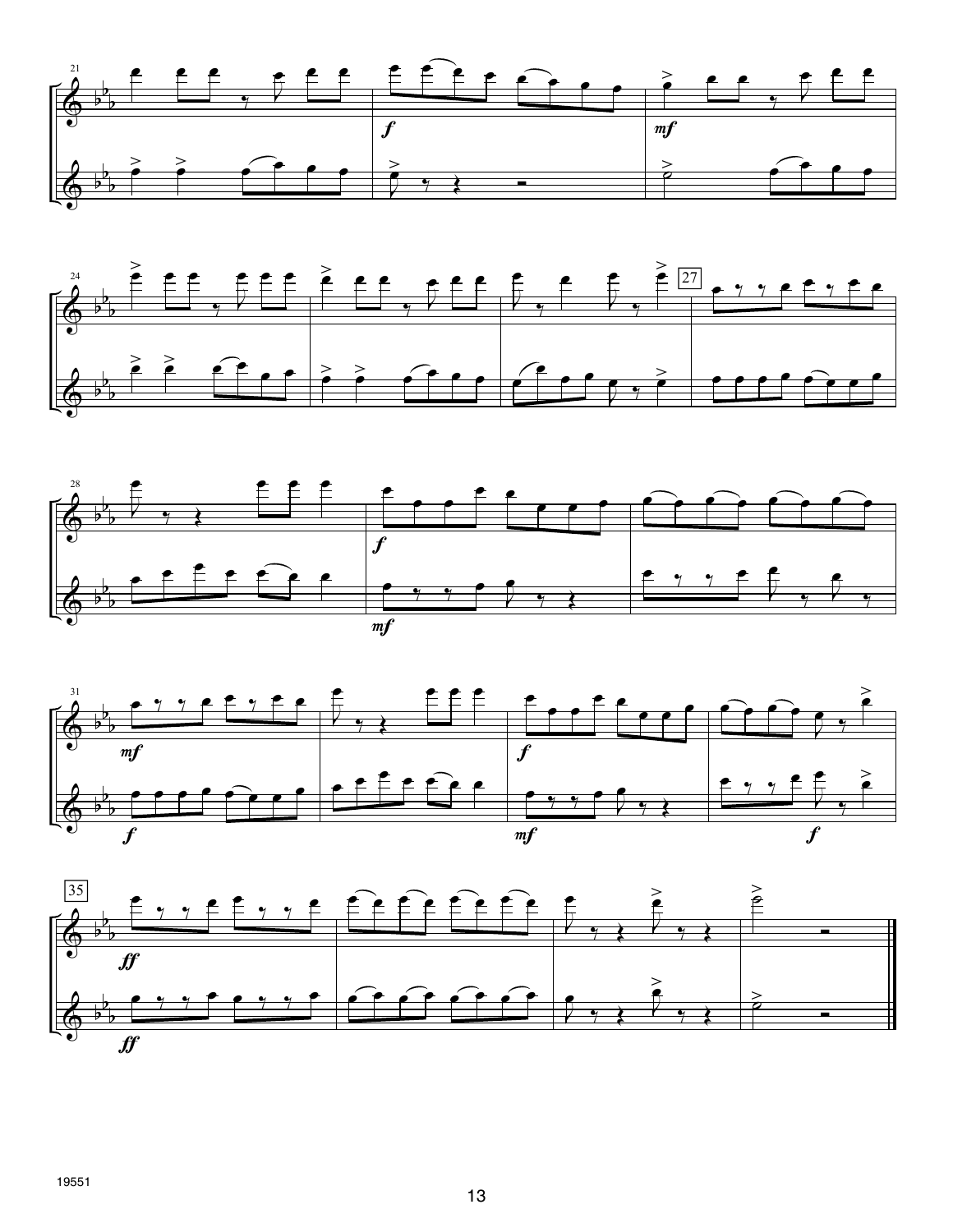

ALL RIGHTS RESERVED - INTERNATIONAL COPYRIGHT SECURED - MADE IN U.S.A. SOLE SELLING AGENT: KENDOR MUSIC, INC., DELEVAN NY 14042 U.S.A.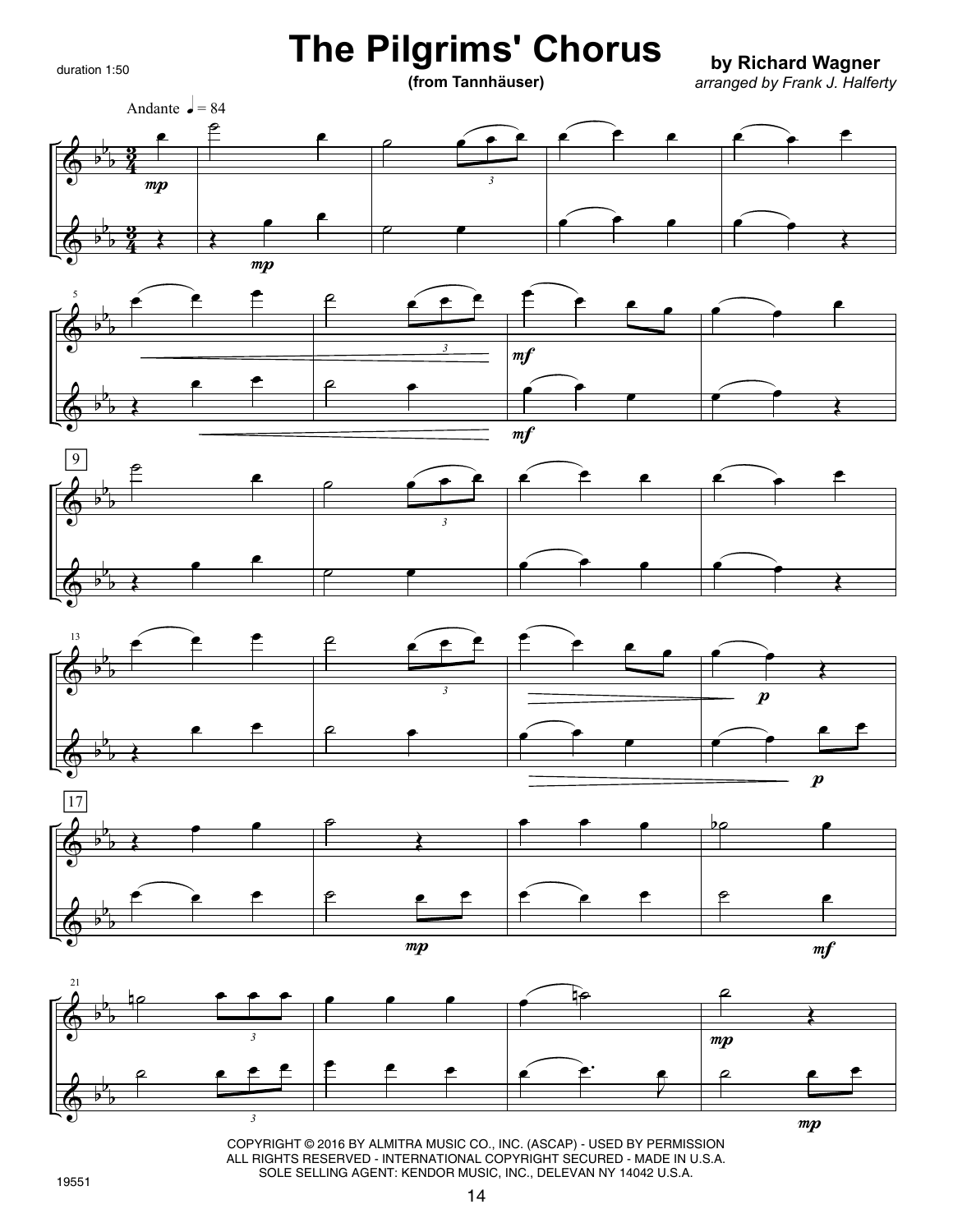